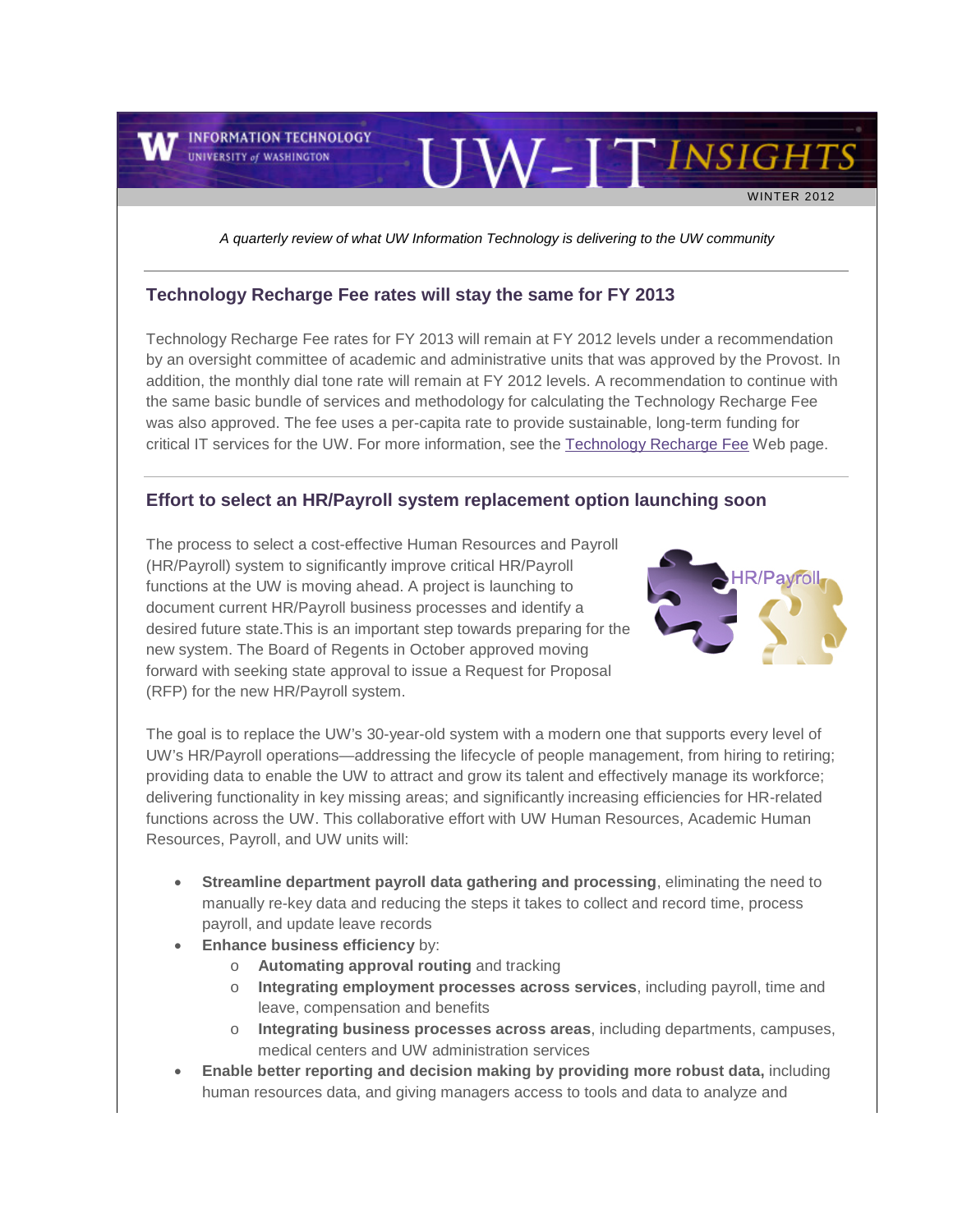manage their workforce and labor costs

• **Strengthen regulatory compliance** 

HR/Payroll is among the key areas addressed in the UW Strategic Roadmap for Information Management and Administrative Systems, along with Enterprise Information Management, Finance, and Student. The newly updated **[Roadmap](http://engage.washington.edu/site/R?i=jnVctwMRUVyhk173u5St4A) Web site** provides an overview of these initiatives, with timelines, future direction and governance.

### **UW network refresh meets UW's future needs**



A large-scale, multi-year initiative is underway to bring the UW network to state-of-the-art 21st century capabilities and meet an ever-growing demand for more network bandwidth. The goals of this effort are to redesign for service flexibility, scalability and more efficient provisioning, and to be able to provide 10 gigabit virtual private networks to meet high-capacity research requirements. The result will be a modern, cost-effective and reliable network

that is easier to maintain and capable of supporting UW's current and future teaching, learning and research needs. The effort, started in Autumn 2011 by UW Information Technology (UW-IT), includes:

- **A hardware refresh** to enable continued growth in bandwidth usage. Most of UW Seattle (80 percent) will be upgraded by Spring 2012; the rest, plus UW Tacoma and UW Bothell, will be upgraded by Spring 2013.
- **A routing architecture update** to enable new services including private networks, direct offcampus access, centralized firewall services and faster deployments.
- **IP updates** for planned, UW-wide delivery of IPv6 addresses and and a higher class of service for voice traffic in mid-2012. IPv6 is a new Internet protocol that will help meet the high demand for new IP addresses, currently constrained by lack of IPv4 address space.
- **A new architecture** that takes advantage of separate, private networks for data segregation, is more efficient, and scales to a university of this size.

#### **New pilot evaluates state-of-the-art telecommunications capabilities**

A pilot project is evaluating a new unified communications infrastructure for the UW's telephone system that will seamlessly integrate features such as voice, chat, videoconferencing, and desktop/document collaboration. Testing sessions with 80 users, plus surveys, will help UW-IT define and deploy the new features to all customers. The pilot system will showcase



products from multiple vendors, operate with mobile devices, and be compatible with UW's old telephone system.

This unified communications pilot is happening in concert with a nearly completed **Telecommunications Upgrade**, which improves service by providing a stable, reliable system with enhanced features and capabilities for 5,000 of the 28,000 telecommunication customers UW-IT serves. Next, for the remaining customers, UW-IT will partner with key stakeholders to analyze alternatives and select a technology that will replace the aging telecom infrastructure and lower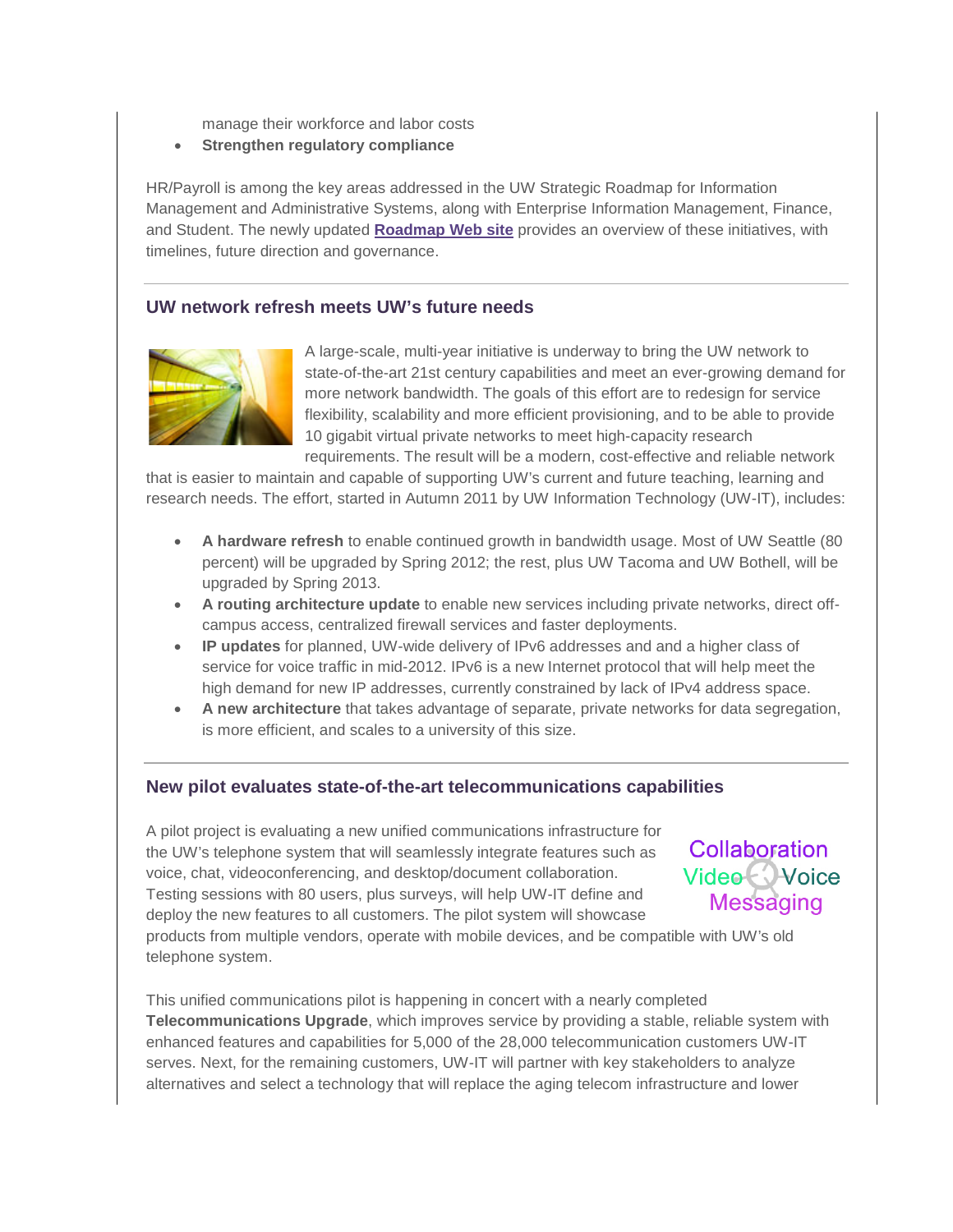operating costs.

### **New UW Exchange service coming soon to basic bundle**

A new cloud-based Exchange service will soon be offered as part of the basic bundle of services funded by the Technology Recharge Fee. The new service will include basic calendaring and a 25 GB mailbox quota, and it could be available as early as Spring/Summer Quarters. It offers a costsaving alternative to many of the people currently paying a monthly fee for UW Exchange, being renamed "UW Exchange Local."



Initially, the cloud offering will lack some functionality available from UW Exchange Local—including calendar resource management (e.g., conference room scheduling), public folders, BlackBerry integration and the ability to send

large email attachments. People who need this functionality can continue to use the UW Exchange Local service at the current monthly rate, and they can also use the 25 GB mailbox available in the new service for archiving messages.

UW-IT is working closely with Microsoft to integrate our existing Exchange service with Office 365 and to develop a transition plan, which will be shared as soon as it is available. This will include moving UW Windows Live customers to the new service, since Microsoft is discontinuing that offering, and providing information on disposition of Skydrive data, since Microsoft is not including Skydrive in Office 365.

In the future, as Microsoft makes new capabilities available, UW-IT will enhance the new UW Exchange cloud service to add functionality such as HIPAA compliance, unlimited email archive space, more options for centrally managed calendar resources, support for BlackBerry, and shared accounts—although some of these may involve additional fees beyond what is covered in the basic bundle of services. UW-IT plans to release other Office 365 services as Microsoft makes them available, with future options to include SharePoint Online and Office Web Apps.

# **eFECS milestone: Faculty Effort Certification goes online**

Faculty can certify their effort reports online for the first time with a new service that launched in January. The Electronic Faculty Effort and Cost Sharing (eFECS) online certification allows faculty members who report on a calendaryear cycle to certify their effort reports electronically, replacing the paperbased process. Faculty who report on an academic cycle will be able to certify



electronically starting in April 2012. In addition, this third phase of the eFECS project will reduce compliance risk in several areas by improving timeliness, enhancing online status tracking, integrating calculations for cost share adjustments and adding security.

UW-IT, the eFECS Business Advisory Group, Process Improvement Team, various campus user focus groups and Technical Advisory Group collaborated to meet these compliance-based reporting requirements. Previous phases of the eFECS project provided reports (including retroactive salary transfers and salary cap calculations) that save people time, improve compliance and provide better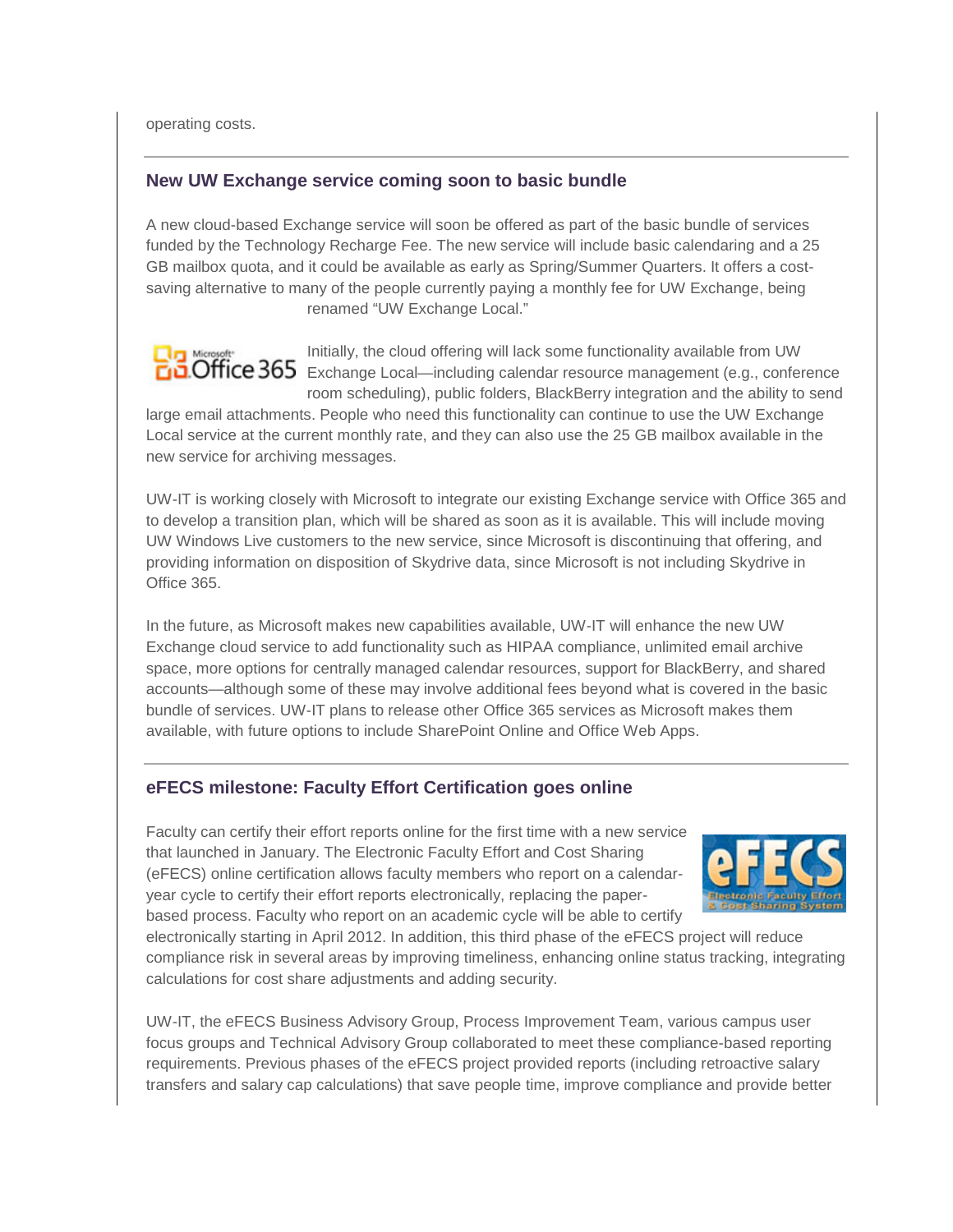information in an improved layout. For details, see the [eFECS home page.](http://engage.washington.edu/site/R?i=mnlQYkr-fGyIZ_39UCZ7iw)

# **Online Performance Evaluation Metrics reports now available**



For the first time, Performance Evaluation Metrics (PEM) reports used by the Provost in unit budget discussions are available online in the Enterprise Data Warehouse (EDW). The reports, showing the measures and metrics used in annual budget discussions with administrative and academic units, became accessible online in Autumn 2011, thanks to a partnership between the Office of Planning & Budgeting and UW-IT. Units and departments now can use central data and tools to compile their responses with EDW data. For the first time, the UW is using a single list of metrics to measure the performance of

the offices under UW deans, vice presidents and vice provosts. This data can better answer the basic question: Are the UW's largest divisions measurably improving their performance in pursuit of the University's mission and goals? For more information, see the [Office of Planning & Budgeting](http://engage.washington.edu/site/R?i=bAPSS2IFAzMQ4PjKmm-ptg) Web site.

# **More applications added to UW Google Apps**

UW-IT continues to enhance the [UW Google Apps service.](http://engage.washington.edu/site/R?i=ae60GUHjegm_8UnvLTKegQ) New apps added since September include Blogger, YouTube, Maps, Reader, Picasa, Voice, Analytics, Google+, Books, Bookmarks, Moderator and Webmaster Tools. The basic set of UW Google Apps includes email, Calendar, Docs and Talk. UW-IT will continue to add new  $\frac{\sqrt{a}}{2}$ apps as they are cleared through an enterprise risk review process, and in response to requests from the UW community. For details, see [Additional Google Apps.](http://engage.washington.edu/site/R?i=9SnXpflDiz7FBXuaV6BCLw)



# **New easy-to-use UW blog service offered**



A new [UW Blogs Network service](http://engage.washington.edu/site/R?i=XY7NUpyD0Z8Fu2tqsI7CNQ) makes it easier for faculty and staff to publish posts in a "blog" (a chronological Web journal). The new UW-branded, WordPress service allows bloggers to log in using their UW NetID, start typing, and create new posts and pages without worrying about how it all works. UW-IT will keep the service and features up-to-date and provide UW-specific templates and plug-ins that let bloggers track visits, add a contact form, and feature content from Twitter. The UW Blogs

Network is now part of the basic bundle of services, thanks to UW Marketing and UW-IT.

# **Teaching and Learning Technology Oversight Committee formed**

A new Teaching and Learning Technology Oversight Committee was formed over the summer to provide advice and guidance on key UW student and teaching technology initiatives. The committee, composed of faculty and administrative leaders in technology and learning from all three campuses, is providing direction for three new technology initiatives that aim to improve the student learning experience. It is evaluating the eTextbook and Canvas eLearning platform pilots,